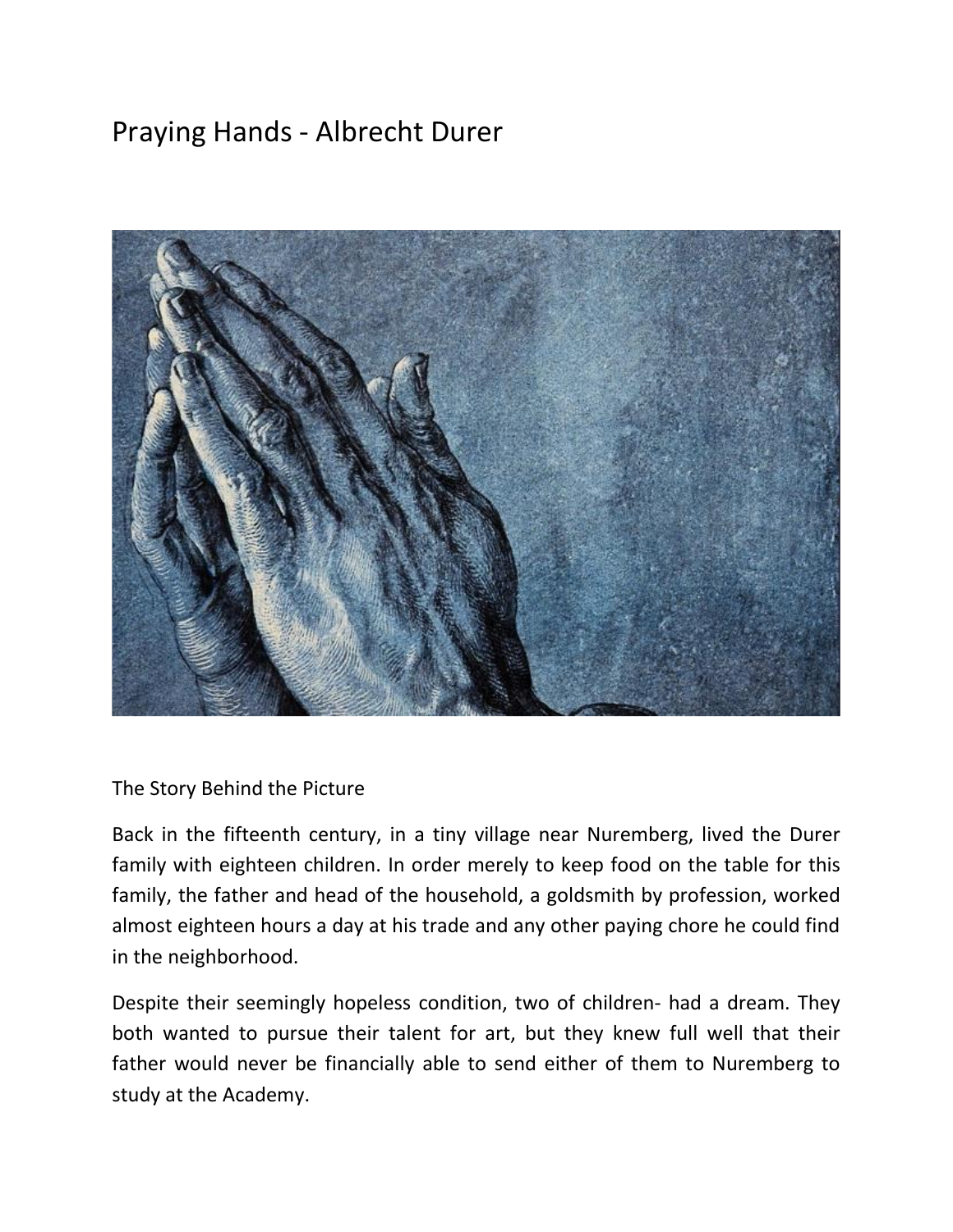After many long discussions at night in their crowded bed, the two boys finally worked out a pact. They would toss a coin. The loser would go down into the nearby mines and, with his earnings, support his brother while he attended the academy. Then, when that brother who won the toss completed his studies, in four years, he would support the other brother at the academy, either with sales of his artwork or, if necessary, also by laboring in the mines.

They tossed a coin on a Sunday morning after church. **Albrecht** Durer won the toss and went off to Nuremberg. **Albert** went down into the dangerous mines and, for the next four years, financed his brother, whose work at the academy was almost an immediate sensation.

Albrecht's etchings, his woodcuts, and his oils were far better than those of most of his professors, and by the time he graduated, he was beginning to earn considerable fees for his commissioned works.

When the young artist returned to his village, the Durer family held a festive dinner on their lawn to celebrate their son's triumphant homecoming. After a long and memorable meal, punctuated with music and laughter, Albrecht rose from his honored position at the head of the table to drink a toast to his beloved brother for the years of sacrifice that had enabled him – Albrecht - to fulfill his ambition. His closing words were, "And now, Albert, blessed brother of mine, now it is your turn. Now you can go to Nuremberg to pursue your dream, and I will take care of you."

All heads turned in eager expectation to the far end of the table where Albert sat, tears streaming down his pale face, shaking his lowered head from side to side while he sobbed and repeated, over and over, "No ...no ...no ...no."

Finally, Albert rose and wiped the tears from his cheeks. He glanced down the long table at the faces he loved, and then, holding his hands close to his right cheek, he said softly, "No, brother. I cannot go to Nuremberg. It is too late for me. Look what four years in the mines have done to my hands! The bones in every finger have been smashed at least once, and lately I have been suffering from arthritis so badly in my right hand that I cannot even hold a glass to return your